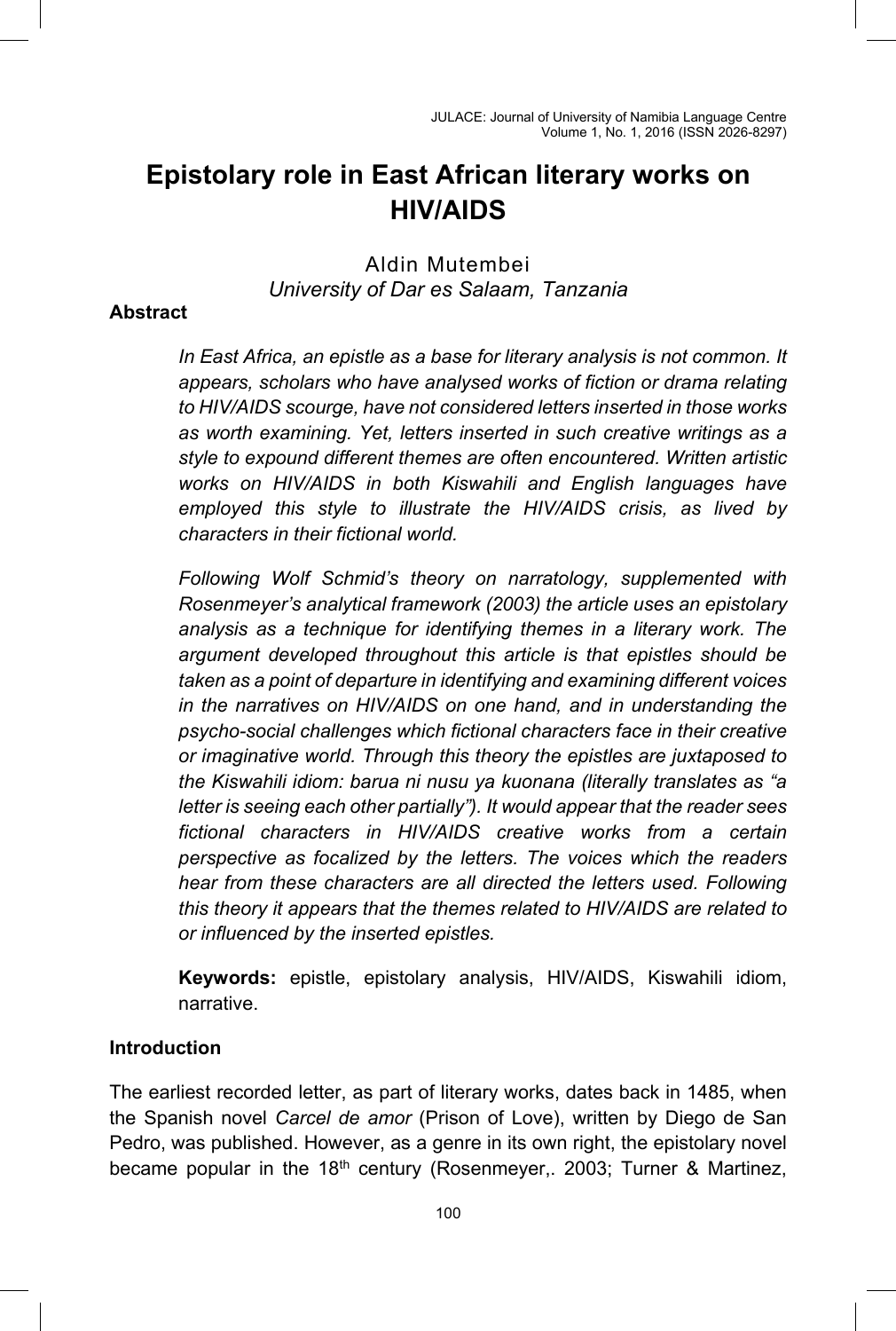2003). Although initially the genre was confined to only letters inserted in a novel, with advances in communication technology, epistolary creative writing has developed to include different types of electronic communication texts, such as *e-mails, blogs* and *text messages* as Richard Davies writes (http://www.abebooks.com/books/letters-diaries)**.** These electronic communications are not only confined to novels, but they can also be seen in written plays and poetry. They are contemporary modes of communication that portray societal challenges in artistic forms. Although these modes of electronic media show the trends of artistic writings over different periods, more research is needed to find out their appearance onto the main stream literary genres. Since this has not happened, a letter remain the main inserted element into other works especially novels and plays.

In East Africa, creative writers have used epistles inserted in the literary genres to illustrate the experience of people in their daily lives. These genres include those whose themes evolve around the Human Immunodeficiency Virus (HIV) and Acquired Immuno Deficiency Syndrome (HIV/AIDS). The genres examine the challenges encountered by those living with the HIV or their relatives. Such literary works include fictions and plays, which discuss the HIV/AIDS crisis and its challenges to East African societies.

Using the narrative theory as developed by Wolf Schmid (2010), the article focuses on the inserted letters through the epistolary analysis (Rosenmeyer, 2003), to discuss several questions worth a literary critical thought. These questions emanate from a general understanding of a Kiswahili idiom concerning letters. Kiswahili is a lingua franca of the people of East Africa. Thus such an idiom is understood and used among Swahili speakers. The idiom: *barua ni nusu ya kuonana* (literally translates as "a letter is seeing each other partially") raises several questions regarding the HIV/AIDS crisis.

The research questions are: If a letter is seeing one another partially, who does the reader see when reading the characters in HIV/AIDS creative works? What are the narrative characteristics of the letter in opposition to the rest of the text? What is the narrative perspective, and whose voice do the readers hear? These research issues are meant to address one major concerned, that is, the epistolary role in these creative writings.

I have selected five creative works written in East Africa, by East Africans. These are works published between 1993 and 2008. Prior to 1993 there is a limited number of creative works on HIV/AIDS and even those that existed did not use epistles in their works. The 1993-2008 period thus marks the time where HIV/AIDS was no longer thought to be only a medical crisis that called for medical solutions alone. The crisis then started to be understood as a cross-cutting socio-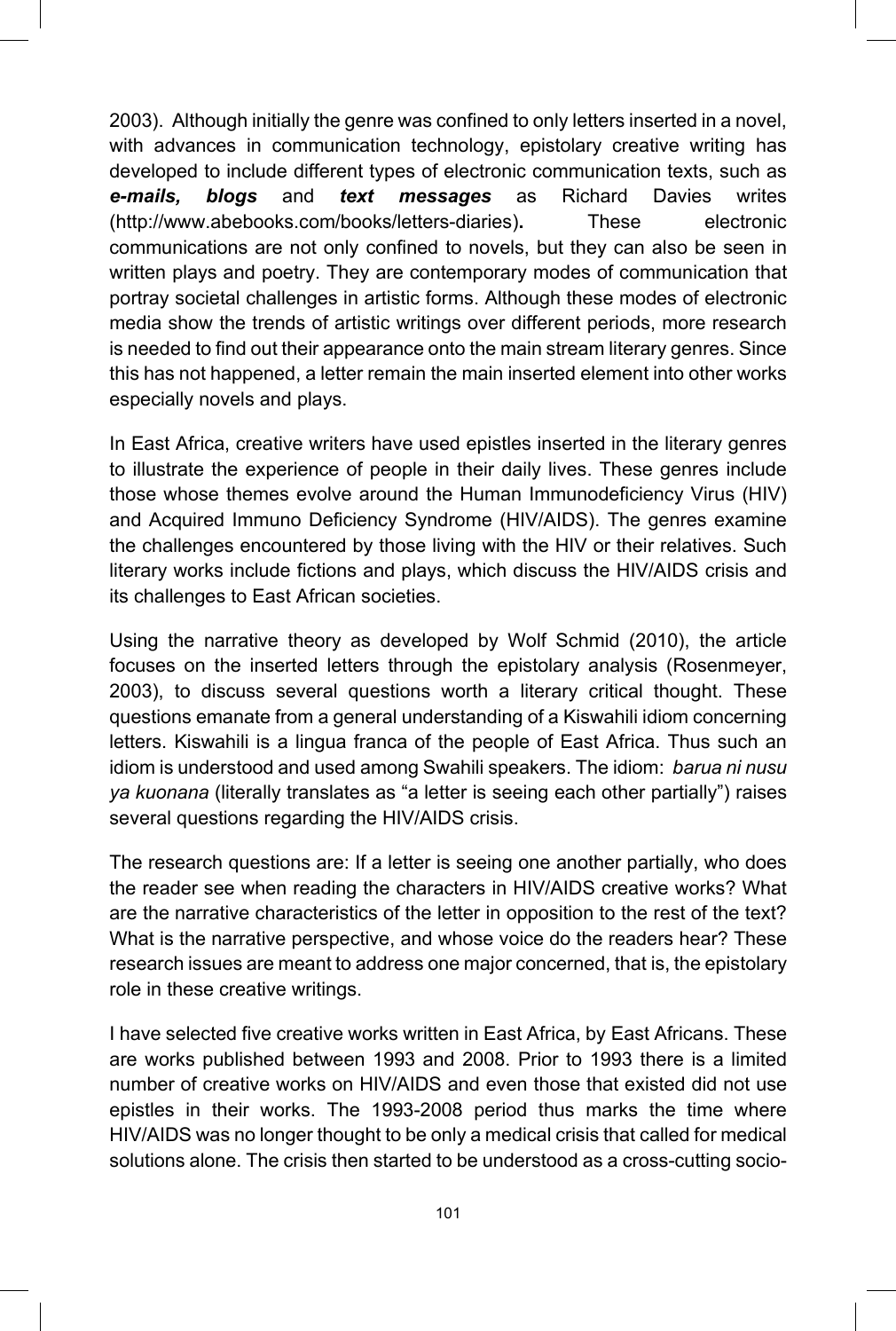medical challenge that needed an intervention of every person in a given society. It was in this period that creative works joined other avenues to make HIV/AIDS understood among the people and to challenge members of the society to change risk behaviours. The selected literary works are written in either Kiswahili, or in English, a colonial language which is taken as an official medium by East African governments. Both languages artistically illustrate the challenges of living with HIV and HIV/AIDS. These creative works all are using epistles to demonstrate the power of communication against the flaw of silence.

## **A brief history of HIV/AIDS creative works in East Africa**

Although African orature<sup>1</sup> on HIV/AIDS in East Africa started almost immediately after the occurrence of the then paradoxical disease (Mutembei, 2001; Mutembei, *et al*. 2002), in Tanzania it was not until Ibrahim Ngozi's drama book *Ushuhuda wa Mifupa* (The Skeleton's Testimony, 1990) was published, that HIV/AIDS became a subject of literary criticism. In secondary schools, Ngozi's drama book was mandatory for every student to read. In Kenya, almost three years later, *Confessions of an HIV/AIDS Victim,* a novel by Carolyne Adalla got published. The 1990s then marks the beginning of writing about HIV/AIDS in East African literary circles. Thus I can safely say that, informed by oral traditions, the African literary works on HIV/AIDS (written fiction, poetry and drama) started to be published almost ten years after the onset of the HIV/HIV/AIDS crisis.

## **Presentation, analysis and discussion**

Our article takes African literary works written in both English and Kiswahili to reflect on the function of epistles that are contained therein. Five works to be analysed include *Confessions of an HIV/AIDS Victim* (1993), *Orodha* (2006), *Mateso Mwathirika wa UKIMWI* (2007), *Yours Faithfully, Yogi* (2008) and *Sitaki iwe Siri* (2008). Of these, four are novels and one is a (Play) drama book. Following a narrative theory developed by Wolf Schmid (2010), the article will use epistolary analysis to examine narrative voices and arguments raised in these works and mirror their meaning in today's literary life. The epistles in these works are so central to the extent that all main themes stem from and evolve around their contents. Let us start by examining the fiction: *the Confession of an AIDS Victim*.

 $\overline{a}$ 1 In this article, *Orature* is taken to mean "the creative and imaginative art of composition that relies on verbal art for communication and that culminates in performance" as explained by Micere, Githae Mugo, 1991.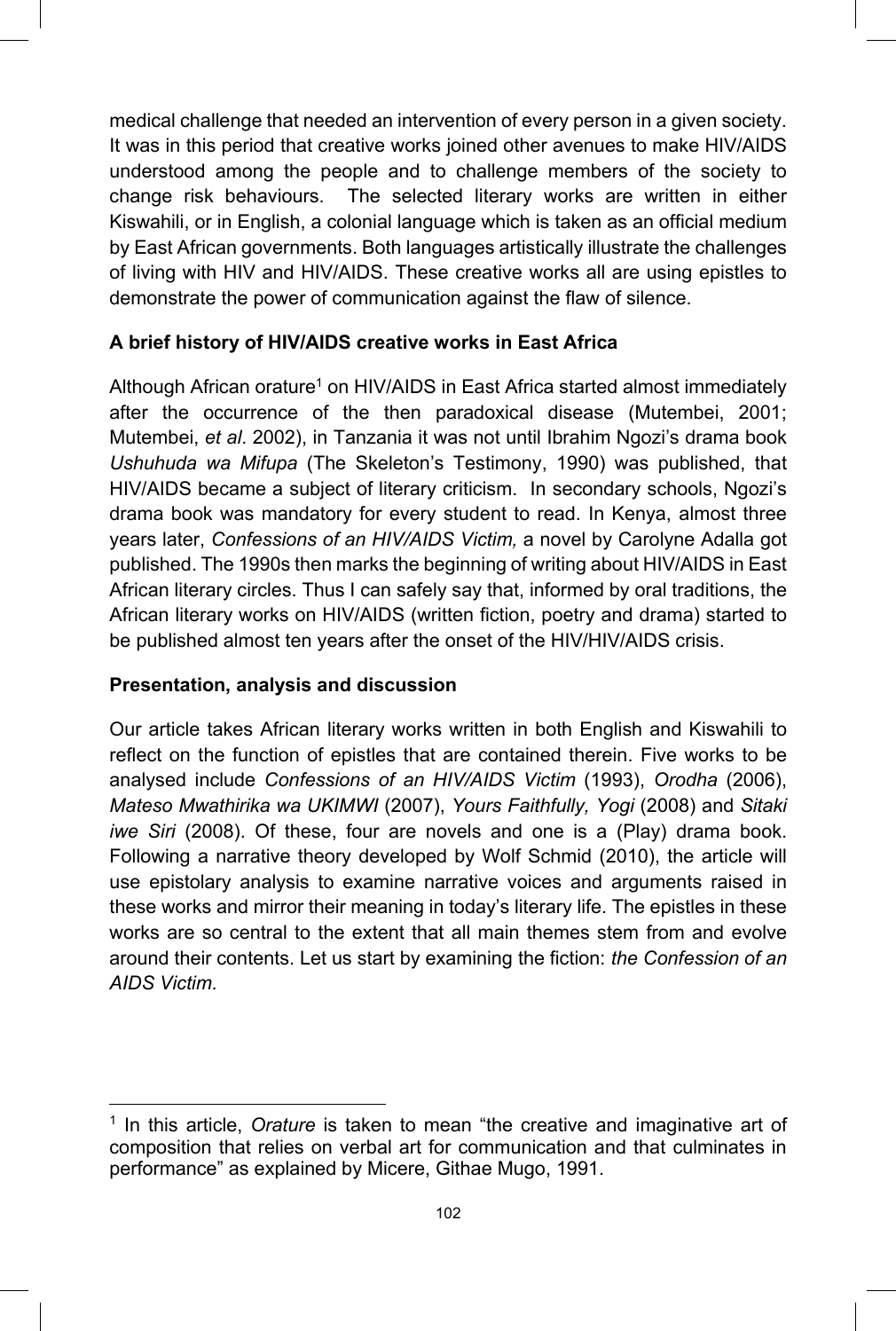## **Summary of the** *Confessions of an AIDS Victim* **(1993)**

*Confessions of an AIDS Victim* is Carolyne Adalla's novel, published by East African Educational publishers, Nairobi in 1993. It has 98 pages, which present the protagonist Catherine Njeri's confessions to her close friend Marilyn in nine chapters. The confessions are in a form of a long letter. Through this letter, Catherine narrates her life story, looking back from the time she met her first boyfriend, to the long list of male friends she had had sexual contact with, and to the day she was diagnosed to be HIV positive. Her dream to go for Masters Degree in the US is cut short due to her sero status. She recounts her happier moments in life and wishes she could turn back the reality of the present life. She moves back and forth in her life journey and metaphorically laments that life in the HIV/AIDS era is like taking an underground train which "will take those aboard to their graves…" The letter ends with an appeal to Marilyn to make known to public its contents and the writer's views concerning the HIV/AIDS challenge. Almost the same request is seen in the drama book *Orodha* that we now turn to briefly see what it contains.

#### **Summary of** *Orodha* **(2006)**

*Orodha* is a play written by Steve Reynolds. It was published in 2006 by Macmillan Aidan, Dar es salaam. Written in a flashback style, the play a compulsory book in secondary schools, has twenty scenes, which start with the funeral of its protagonist Furaha. Just before her burial, Furaha's mother informs the priest that her daughter had written a letter and had requested that it be read publicly for the benefit of all. Furaha's mother requested that her daughter's wish be granted. The priest declined, under the pretext that it was interfering with official holy liturgy. This appeal was overruled by Furaha's mother and she went on to read the letter. The play then flashes back to show Furaha's life. It shows how she lived a loose life, full of sexual desire. Among the people who had had unprotected sex with Furaha was the Priest, and a businessman. Both apparently were at her funeral and were against the reading of the letter with the list. After the retrospective life of the protagonist Furaha, the audience is taken back to the funeral service were her mother is ready to read the letter. Finally the letter is read, and the list is revealed. Before we turn to discuss the centrality of a letter in this book, let us briefly see the summary of another literary work on HIV/AIDS that uses a letter to communicate its message to readers.

#### **Summary of** *Mateso Mwathirika wa UKIMWI* **(2007)**

*Mateso Mwathirika wa UKIMWI* (Mateso the HIV/AIDS infected individual) is a novelette with 104 pages written by Fortunatus F. Kawegere and published by Phoenix publishers in Nairobi in 2007. It has seven chapters that explain the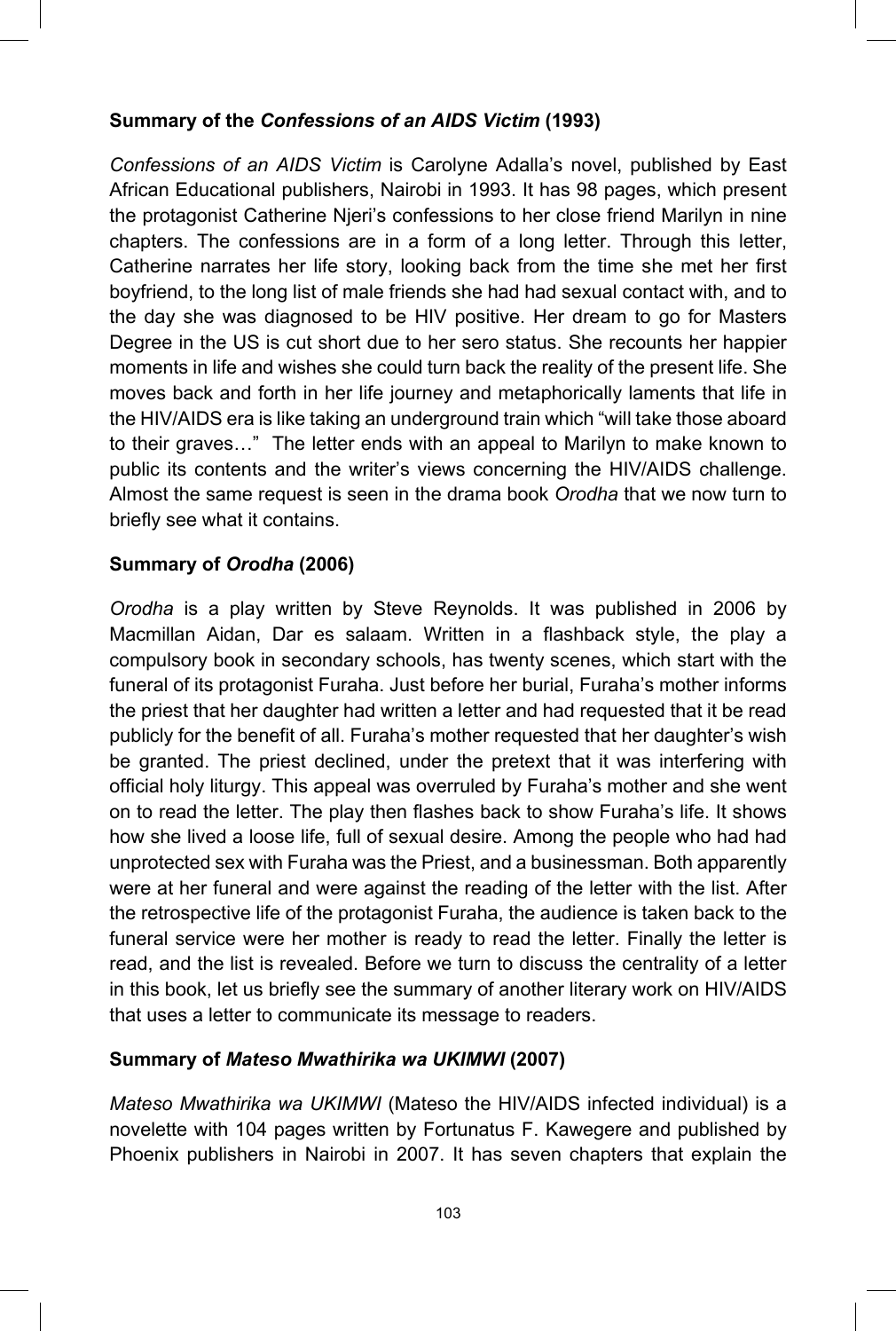challenges facing people who are living positively. Changing the character's name from Furaha (happiness) to Mateso (suffering), the book examines how people like Mateso are living in a changing world. Unlike the previous play where we saw one letter in a form of a list, *Mateso Mwathirika wa UKMWI* has four epistles. Three of these are written by one person who starts as anonymous writer in the first two discourteous letters. After the first two letters, there is a third epistle that comes in a form of a Will. It informs the reader what should be done following the demise of the writer. In the fourth letter the author reveals himself and uncovers the mystery. Actually it is in this last letter that readers come to know not only the reason for writing the two anonymous and provocative letters, but also the general theme of the novel. It is a novelette that sets to enlighten its readers about the challenges facing people living with HIV and HIV/AIDS. Disclosing the name of the writer brings us into the discussion of secrecy surrounding the HIV/AIDS crisis. It is a theme of the third novel *Sitaki Iwe Siri* that we turn to summarize.

## **Summary of** *Sitaki Iwe Siri* **(2008)**

*Sitaki Iwe Siri* is a novelette of 83 pages written by Bitugi Matundura and published by Longhorn publishers Nairobi in 2008. Arranged in ten thematic chapters, *Sitaki Iwe Siri* attempts to answer a psycho-social quandary. Should the disease remain concealed or should it be disclosed. In attempting to answer this question, Musa, the protagonist decided to go against the main stream thinking of the time, which was to remain silent over the killer disease. Instead, Musa decided to disclose and let people have open discussion about the disease that has afflicted his society. Musa seized an opportunity to participate in an essay writing competition organized by the Ministry of Health in collaboration with the WHO. After thorough research he wrote an essay entitled *Sitaki iwe siri* (I don't like it to remain a secret) where he argued for people to break the silence over HIV and HIV/AIDS. The title of the essay is extracted from a letter written by one Yuri who openly said she had decided to commit suicide because she had immune deficiency [virus] in her body and that her death should be a lesson to others. Put in an envelope, the essay was sent through a postal address to the Ministry of Health. It won the competition and Musa was announced a winner during the World HIV/AIDS Day. Musa's step to break the silence over the HIV/AIDS could be equated to the efforts done by Yogi in his willpower to assist his village to get free antiretroviral drugs and cope with the HIV/HIV/AIDS crisis.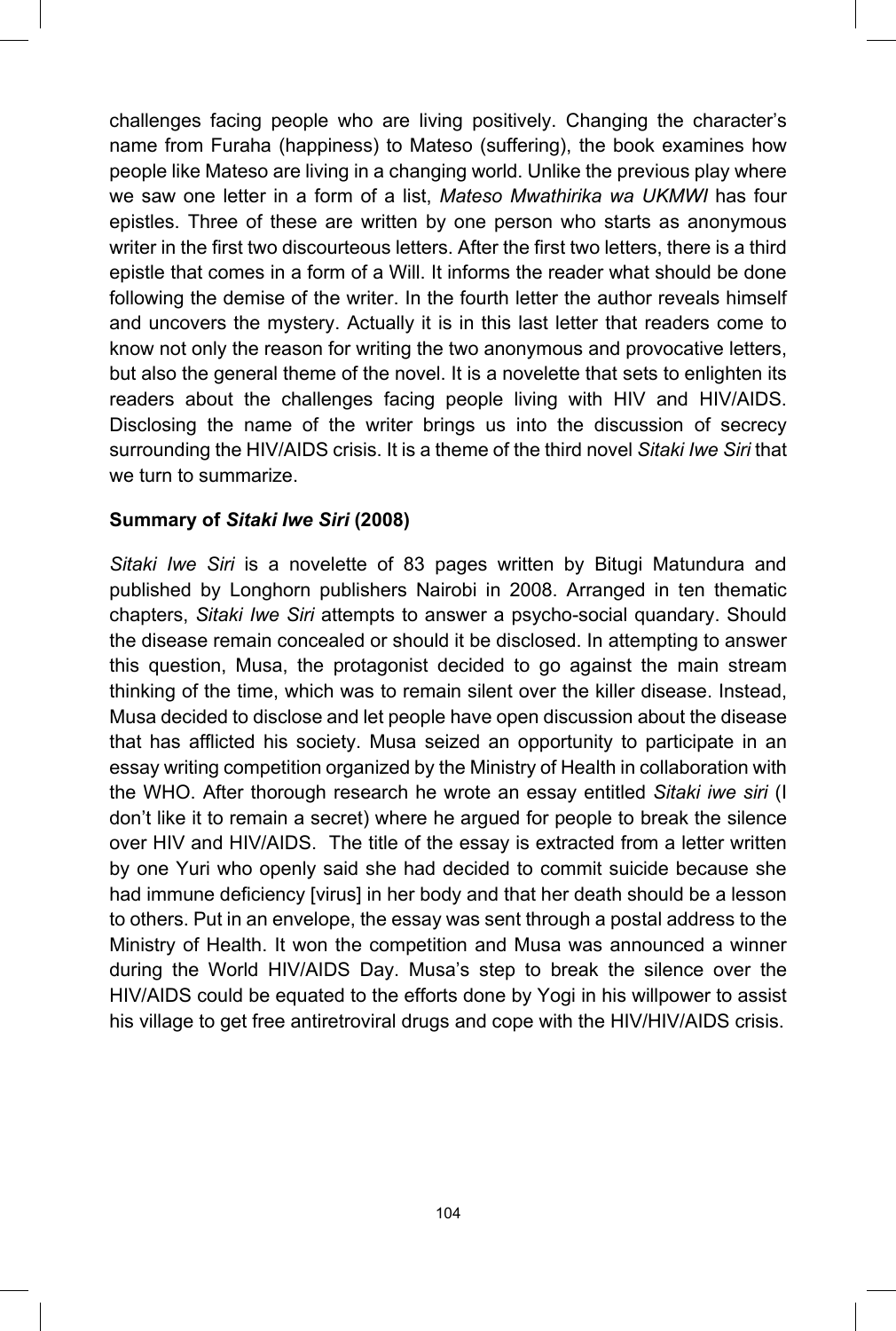### **Summary of** *Yours Faithfully, Yogi* **(2008)**

*Yours Faithfully, Yogi* is 'a literary masterpiece in the fight against HIV and HIV/AIDS'. Written by Hellen Banda- Aaku, it is a novelette of 74 pages published by East African Educational Publishers in 2008. It has nine chapters, mainly about two teenagers: Yogi and Shaka who are close friends. Although the catalyst is Shaka's father, Yogi is determined to assist the entire Matengo community get access to free antiretroviral drugs. He seized an opportunity to meet the CEO of a Pharmaceutical Company who was coming to officiate the opening of a secondary school. The connection between Yogi and Mr. CEO was through a letter. However, it is not, until the last chapter when the letter is revealed to the reader. Although every chapter has a story to tell, it is in the last chapter, chapter nine, where the main arguments are raised. Craftily written, the letter gives thanks to the CEO for generously funding the construction of the state-of- the art secondary school. It goes a step further to inform him the most and desperately needed assistance to the whole of Matengo community: the urgent need to have free antiretroviral drugs. It is this letter that spells out all that are implied in the preceding eight chapters. The letter is a petition, pleading for the rights of the people to "antiretroviral drugs, to life".

#### **Theoretical framework and analysis**

I propose to start this discussion with a theoretical question: Is there a narrator in epistolary works? Jenna Ballard writes: *One of the reasons epistolary novels are so much fun to read is that it's like there's no narrator at all — it feels as if you've actually stumbled upon the character's old diary entries or a letter she wrote to her best friend (Ballard, 2014, p. 1).* Following Ballard's observation, it would appear as if there should not be a narrator in the epistolary novels. Ballard's argument comes from the notion that epistolary works are linear by nature. They contain information that goes from the addresser to the addressee. However, Derrida (1987) proposes intervention worth expounding in this article. Quoting Derrida, Hui-yu Huang says: "The sender" and "the receiver" can refer to the identified letter writer and the intended letter receiver, but they might also refer to the multiple readers who read and interpret the letter in many different ways (Huang, 2004). Could the interpretation of such letters be influenced by the different voices in a letter? In other words, could epistolary works avail different narrators who might be giving different voices? To have a fair answer to these questions I propose a thorough look into the theory of narratives.

In his book, Schmid (2010) starts with the centrality of a narrator by saying that "the nature of narration is revealed in the refraction of the narrated reality through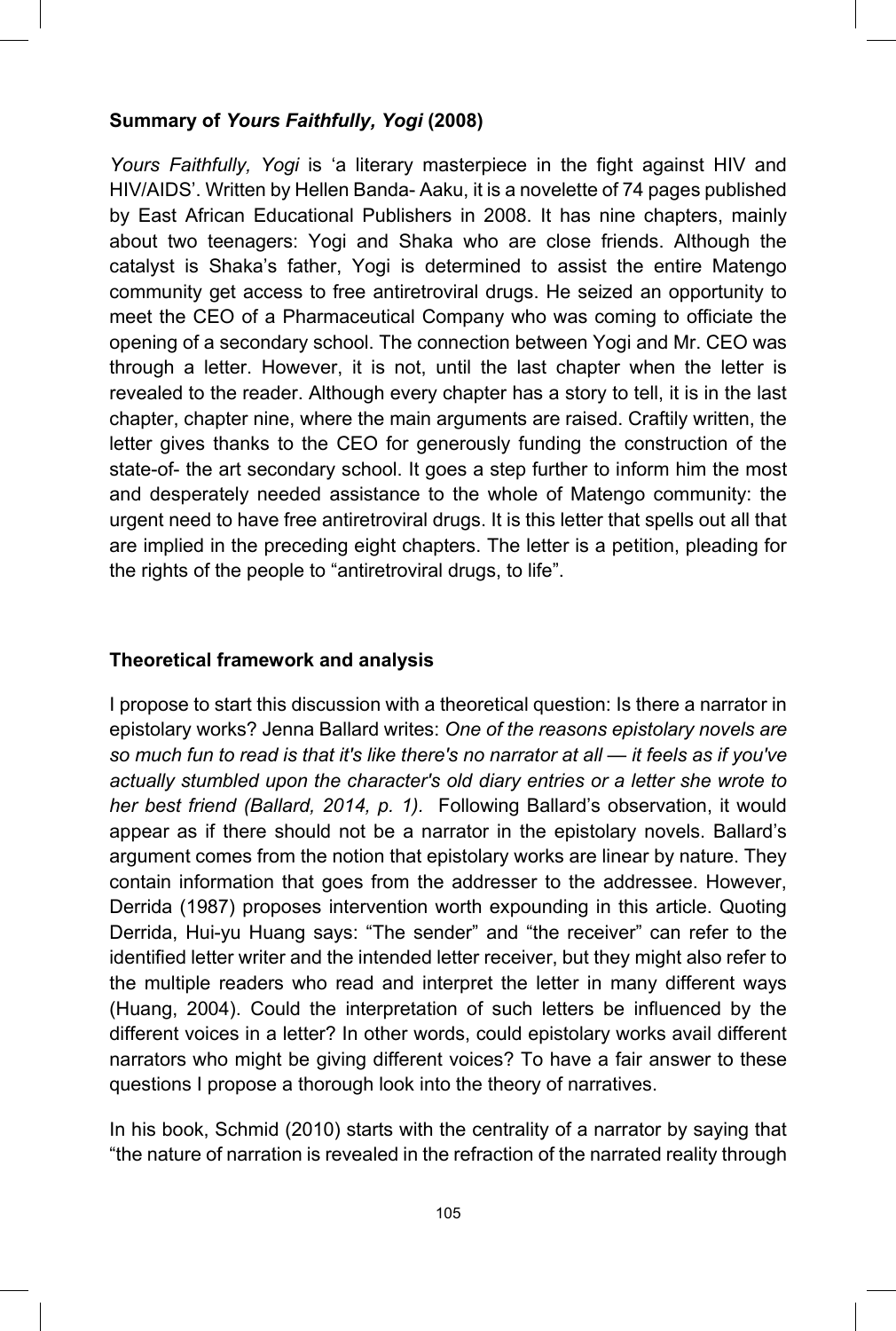the prism of the narrator" (2010, p. 1). Schmid continues to distinguish the classical and the structuralist concepts of narrative. He points out that the two concepts are either counterintuitive or insufficiently differentiated, and thus he proposes a new direction in literary criticism, which is a hybrid concept. To that end, he proposes the concept of a mediating narrator. He says, "The theory refers to those texts in which the classical concept of narrativity coincides with the structuralist one. Its subject matter will therefore be literary texts that present a story and thereby represent, more or less explicitly, the mediating authority of a narrator (Schmid, 2010, p. 7). In this discussion, I will follow this concept of a "mediating authority" to find out whether there is a narrator or not and to determine the role the inserted letters play in the epistolary works on HIV/AIDS.

It is worth a debate in *Yours Faithfully Yogi*, (Hellen Banda- Aaku, 2008) to find out if the letter at the end of the narrative is a mediated narrative text or mimetic narrative text? Schmid (2010) distinguishes the two by pointing out that a mediated narrative text is a text where a narrator tells the story, while a mimetic narrative text is the one in which the "story is portrayed without a mediating narrative authority". Another question followed in this article is the literary value of the inserted epistles. Do the letters have any literary or cultural value related to HIV/HIV/AIDS that is worth examining? To discuss these issues, I propose to start by examining the basis of our analysis.

The analysis in this article takes letters as a point of departure in understanding the psycho-social challenges which fictional characters face in their creative or imaginative world. It is an epistolary analysis meaning that a letter is not only a stylistically device, but a pillar upon which a work of art is leaning to get its meaning. Rosenmeyer (2003, p. 20) defines a letter as follows:

> A letter is a message, written and signed by its author, sealed, addressed, and finally delivered (by hand, airmail, or pony express) to an addressee. The situation calls for a letter either because the addressee is absent and could not have been communicated with otherwise, or because the writer prefers the medium of writing to communicate matters of secrecy, formality, or emotional delicacy. The letter contains an epistolary greeting, a conventional closing, and perhaps a postscript; the body of the letter may be handwritten, dictated, or typed, but the final signature is usually in the writer's own hand

Following the above definition, we take the term "epistolary analysis" to mean a technique of using letters (epistles) to identify themes in a literary work, as Trudeau (2001) would have it. The analysis is not only based on the inserted letter(s), but also such letters govern and direct the whole discussion raised in a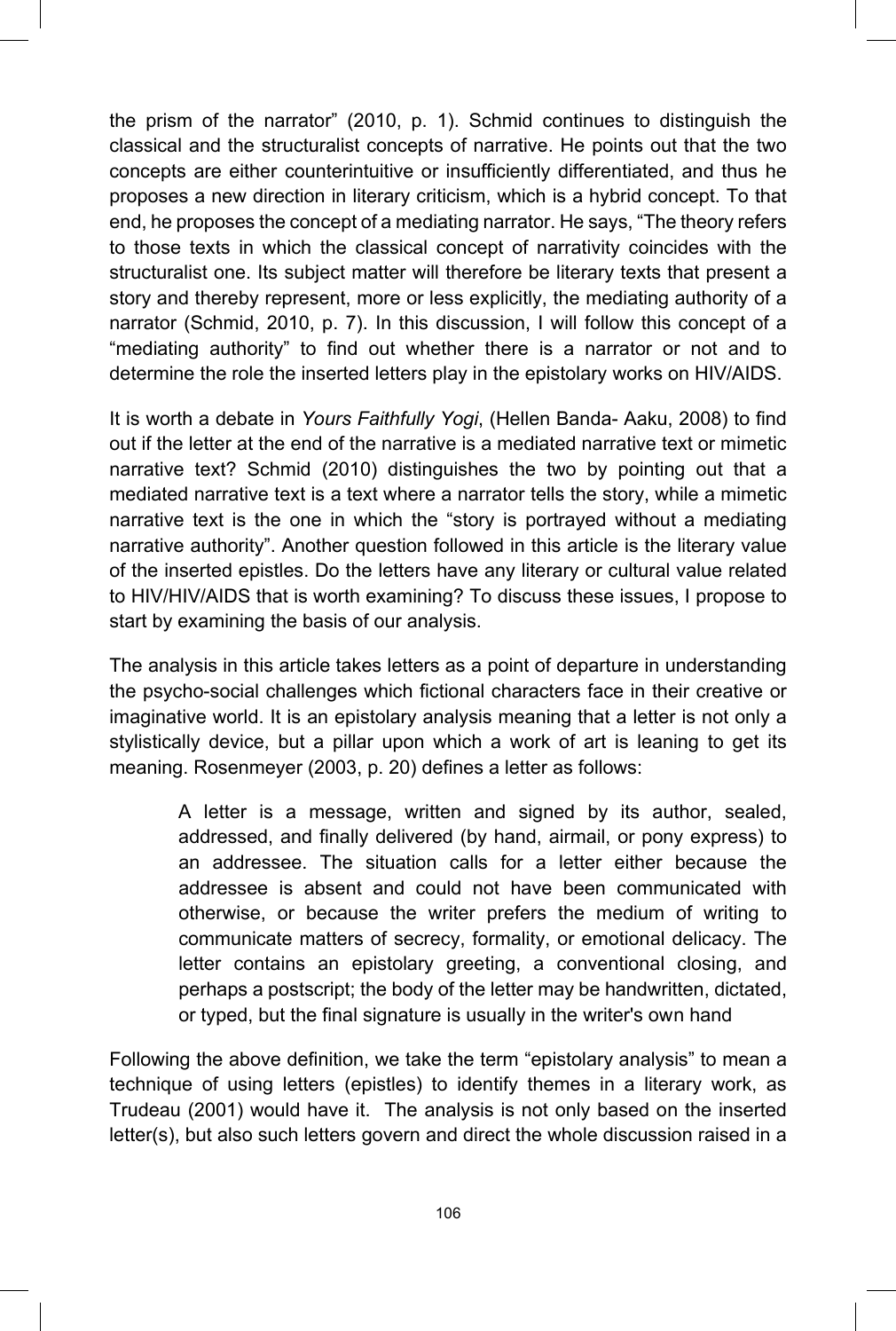given work. The following section thus, analyses and discusses the findings based on the inserted letters.

## **Analysis and Discussion**

In all five works analysed, epistles foreground to connect themes. On one hand, such letters are like a writer's needle that stitch literary thoughts on HIV/AIDS, on the other, letters attempt to connect to readers and inform them the experience and challenges of the affected and infected people. This rhymes with the Kiswahili idiom about letters that if physical meeting cannot be accomplished between two parties (the addresser and the addressee), the completion and value could be felt through a letter. It is through these letters that the addresser conveys the value and meaning of his/her work in addressing the HIV/AIDS scourge. For example, while an epistle in *Yours Faithfully, Yogi* appeals for free antiretroviral drugs, in *Mateso Mwathirika wa UKIMWI* the letter illustrates the challenges facing those who are using those drugs. It is through letters that we see the issues evolving around this psychosocial and economic challenge brought about by the lack of drugs on one hand, and improper use of the same on the other.

In all these works, an epistle is central to what the author wants to convey to the reader. It is through the letter that the world of the creative work unfolds to give thoughts to the challenges of HIV and HIV/AIDS. Going by the philosophy behind the African maxim: "*baruani nusu ya kuonana*", we understand that a letter means to communicate. What does the narrative voice communicate in relation to HIV/AIDS crisis? The same meaning is also reflected in the saying that "*barua hujibiwa*" (A letter demands a reply). How does the narrative in these works construct answers to questions linked to HIV/AIDS issues? In each of these works, the inserted epistles give interesting scenarios worth stimulating an academic discussion

It is surprising that, although the basic intention of a letter is to communicate, in all the creative works sampled, the epistles do not avail a chance for communicative voices. The epistles are unidirectional, meaning that the voice of a sender does not wait for an answer from the-would be receiver, to proceed. Even where the dialogue is expected like in *Confessions of an HIV/AIDS Victim* or in *Mateso Mwathirika wa UKIMWI*, the narrative voices are unidirectional. The voices in these letters persuade the reader to see what is happening from a certain perspective. In a way, they provide an internal focalization element which is normally seen when considering characters in fiction. While in nine chapters of *Confessions of an HIV/AIDS Victim*, the protagonist Catherine Njeri writes to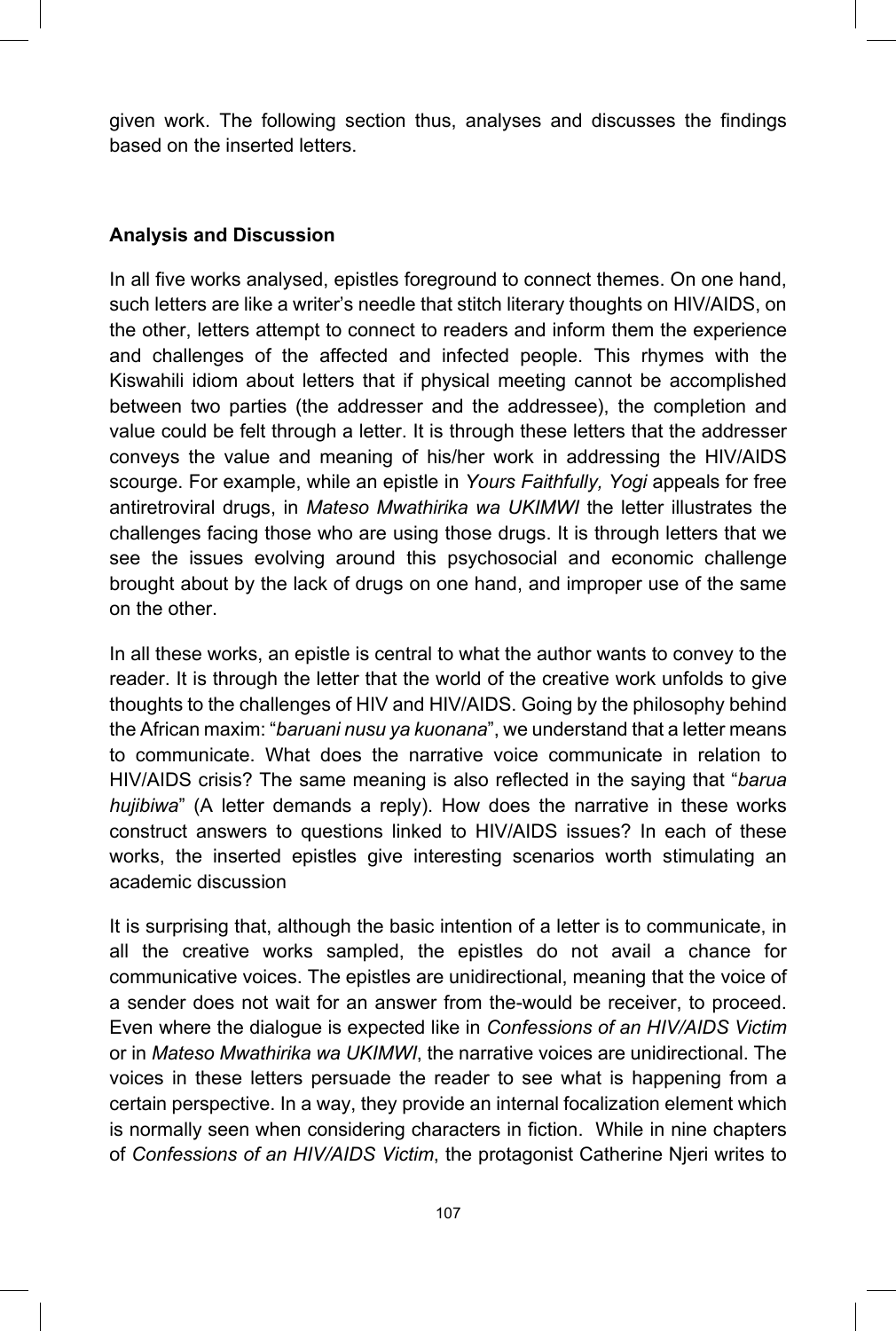her closest friend Marilyn, the reader do not see the latter answering back. It is like reading an autobiography while at the same time we see different players through a single character's life. Besides the elements of focalization captured in these letters, the narrative theory followed in this article also shows that in the *Confession of an HIV/AIDS victim*, a letter is a mediated narrative text. It is through the letter that we are told about what the protagonist experienced, before and after she was diagnosed with the deadly virus. Moreover, the narrative voice in these letters is clear. Not only does the narrator use the first person voice, but she consistently uses an active tone. It is the voice that gives first-hand information on the life of a protagonist and at the same time keeps the bell ringing in the minds of the reader about the reality of HIV/AIDS in the society.

In *Yours Faithfully, Yogi,* the centrality of the letter is backed from the start with a challenging, but persuasive question, raised by the protagonist Yogi: "…*if you believed in something very much and you wanted the world to know about it, what you would do*?" Yogi asked one of the elders in the area. The answer to this question gives the meaning and power of a letter: "*First I would think about whether I want to remain anonymous or not. Then, I would decide on the most effective way to communicate my message.*" This was the answer from Mr. 'BBC' for which Yogi then proceeded to announce his plan of writing a letter (2008, p. 32). As readers, our focus shifts from looking at Yogi as the character who controls the point of view in question, to the letter as the technique of the focalization. All our expectations as readers are now confined to one "channel" of communication: the letter. We start speculating about the contents of the letter and whether or not, that will be the answer to the problems of the Matengo village. It finally turns out that not only is the letter a focalization text, but also there is a causal connection between Yogi's letter as a narrative and the rest of the text. The rest of the text is meaningless without the letter. The reader is kept in suspense until at the very end, in chapter nine to be able to read the letter. Its focalizing role then comes retrospectively. The reader comes to fully understanding and appreciating the centrality of the letter in this work. It is at the very end and through the letter that Yogi, the protagonist broke not only the silence about the disease, but also challenged the position, which had discouraged him from writing a letter. It is this notion of breaking the silence over the disease that I want now to turn to and discuss how it relates to letter writing.

In *Sitaki Iwe Siri* (I don't like it to remain a secret), the letter is used to break the silence on HIV/AIDS. Through the letter, Musa defy the stereotype over socioeconomic challenges like HIV/AIDS. Using a fictitious character Yuri, Musa opposes her grandmother's silence over the disease that killed his parents. The letter shows that Musa and through him, his generation, wants to have a completely different life; a life of self-confidence and openness; a life that would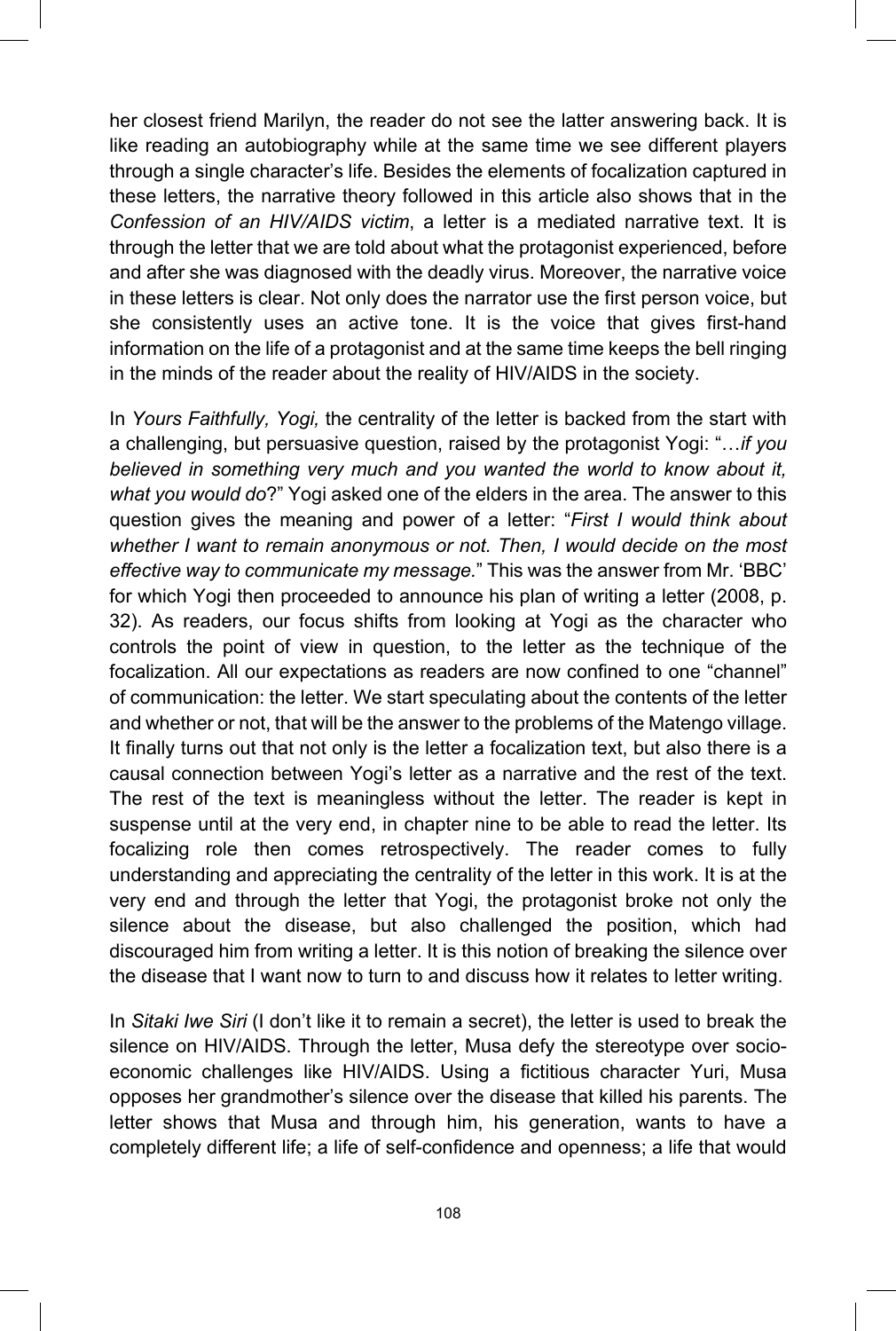come out and face the reality. Although Yuri's letter had only three lines, her words were so powerful and made the impact. Musa's grandmother had vowed not to disclose the disease that killed her son and daughter-in law. Silently, but consistently she promised herself: "*nataka iwe siri*" (I want it to remain a secret). She thus decided to keep quiet until her grandson's letter openly opposed her and broke the silence: *sitaki iwe siri*. Musa negates the position of her grandmother, and upholds the power of the letter by giving his letter the title of those "magical words" *sitaki iwe siri*.

The narrating authority shifts from Musa to the letter. From an angle of a third person narrative voice, the letter carries the basic message of the novel: to break the silence over HIV/AIDS. In other words, due to this centrality, the letter by Musa becomes a mediating narrator. It narrates the story on the importance of openness, while at the same time, mediating the past traditions into the present demands. Breaking the silence and facing HIV/AIDS with a positive outlook is also the aim behind the letters in *Mateso Mwathirika wa UKIMWI*. Unlike in the previous novelette, in this work, two things are different. First the writer is anonymous, and secondly, the writer keeps on writing letters without getting answers. Or rather he keeps on writing without waiting to receive an answer. Again, in this work, letters do not conform to an adage that *barua ni nusu ya kuonana.* But even when there was no answer, or name of the writer, it was due to those letters that Mateso was made to live as a character in the story. To be an active character, and push the narrative in its right direction Mateso needed these letters. The existence of these letters resonates with landscape that surrounds the infectious virus. An argument that now we turn to discuss.

The unidirectional nature of the epistles in the HIV/AIDS works is a metaphor. It reflects the way the HIV infects its subjects. The viral infection does not give one a chance to negotiate. There is no dialogue as it were. Once it has secured a place in the body, there is no point of reversal; at least not in the mainstream science of today. For this reason, one needs a kind of perseverance in sending the warning message even if there is no immediate answer. These letters therefore keep flowing to send the right message to the people appealing for change in behaviour. It is this message that was missing in Furaha's life, which, then necessitates for her writing of the list in *Orodha*.

In *Orodha*, the need to understand and take precautions comes too late. The letters in both *Sitaki Iwe Siri* and *Mateso Mwathirika wa UKIMWI*, had important message that did not exist during Furaha's life. The letter in *Orodha* plays an apprehensive function and keeps characters in suspense. This is the soul of a good work. The list is mentioned at the very beginning, and hold on hanging until at the very end of the play. That is where the list is revealed. There is a lot of factors behind this style. With the flashback, HIV/AIDS unfolds the challenges in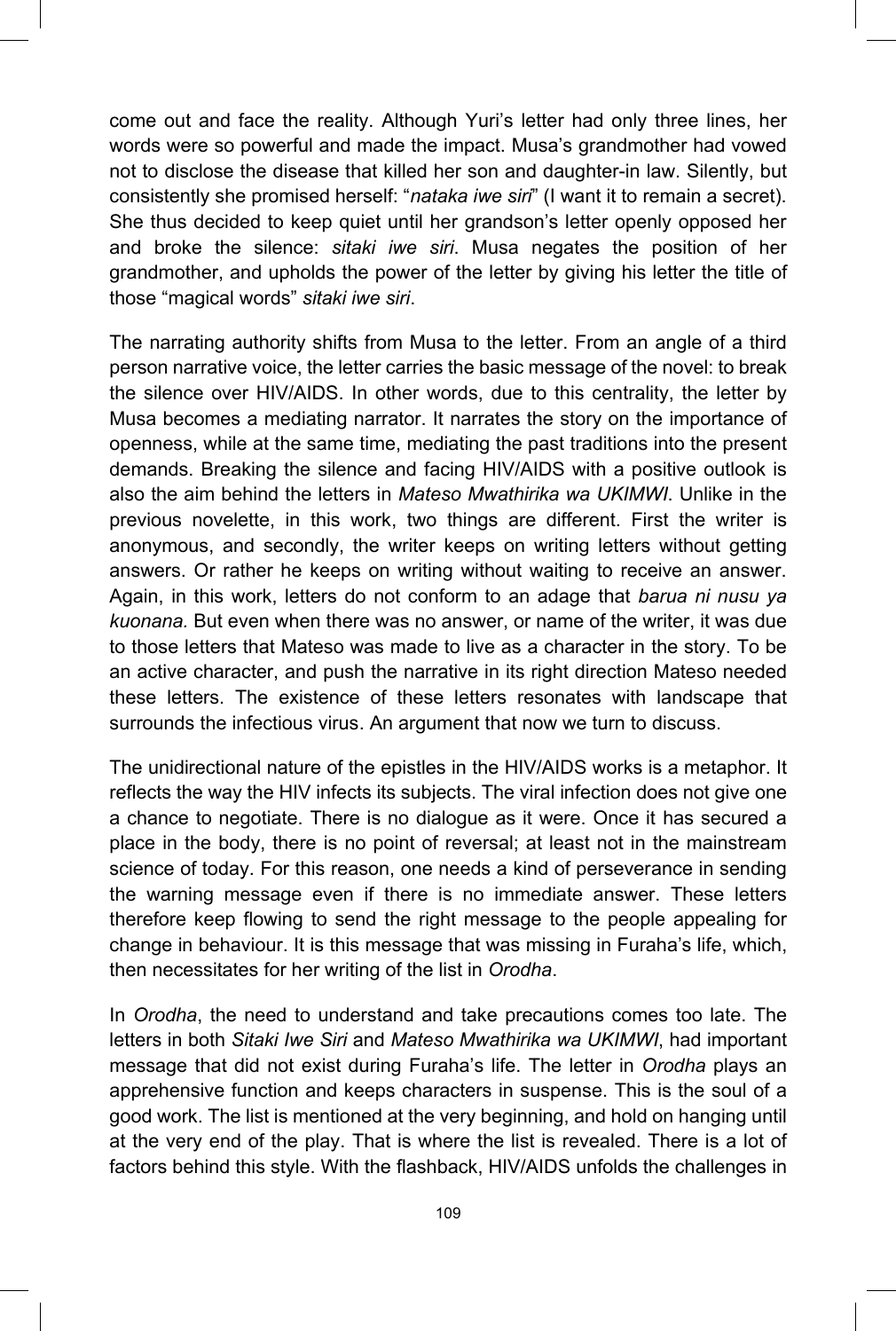the health system of most African countries. It is not a common behaviour that Africans go for health check-ups. It does not happen unless there is a strong reason, and which, most of the time it turns to be treatment and not just checkups. By employing the flashback style, *Orodha* calls for check-ups. People should not wait for "the list" to start thinking the need for testing. In *Orodha*, the list was an important alarm to those who had had sexual contact with the deceased.

The letter holds the suspense, which in turn builds the urge to know what will follow next. It thus plays an aesthetic motivation in a literary work.

The suspense in both *Yours faithfully Yogi* and *Orodha* makes an interesting comparison. In *Yours faithfully Yogi*, the two characters believed that Shaka's father had been infected with the deadly virus. The mere suspect triggered the reaction that came to save the whole community. In a similar manner, in *Orodha*, several people were worried that the letter which the protagonist Furaha had left with her mother to be read in public contained a list of names (orodha) of those she had had sex with. The "suspects" wanted their names concealed for fearing the stigma that is attached to the infected. It is this fear that follows Mateso in the anonymous letters before the writer is disclosed.

In *Mateso Mwathirika wa UKIMWI* the letter builds a literary suspense on one hand, and on the other, it is a pillar upon which the narrative spins. The letter is the central part of the novelette and as such it triggers the reading curiosity and builds up the reader's desire to complete the story. In a sense the role of the letter in *Mateso Mwathirika wa UKIMWI* goes well beyond the meeting sense highlighted in the quoted African idiom, and enters into psycho-analytical issues. Why is the letter anonymous? What is it that the writer wants to convey in a mysterious manner? What could happen if the author(s) were to be disclosed? All these questions engage the reader and keep his or her reading focused. The narrator's voice in the letter is different from the voice in the rest of the text. The voice in the letter suggests that a reader should take a charge in changing unsafe sex behaviour.

When reading these letters, the reader sees the addressee, a character in a fiction or drama, like a person who is victimised. Throughout the reading, a reader attempts to understand the behaviour of the characters as those of the victimised individuals (Wilkie, 1996). Such characters are considered as being aggravated by the feelings of defencelessness or inability to helping themselves. This situation draws not only sympathy from readers, but it also persuades the way readers see and understand characters.

Understanding characters through the inserted epistles in fiction or drama invites thoughts worth a literary discussion. In a recent study Eder, Jannidis and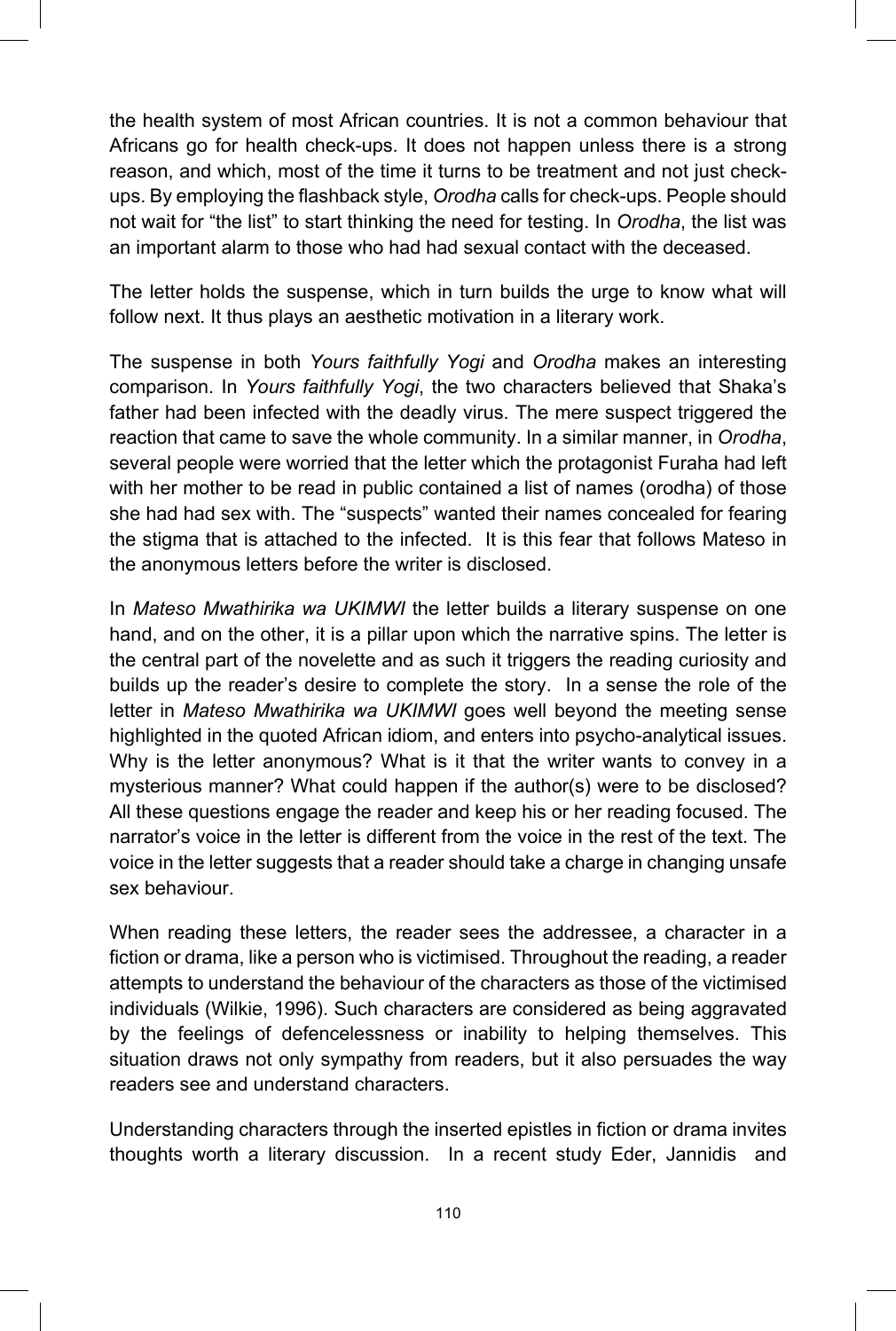Schneider (2010) have discussed different ways of understanding characters in literature, film and other media. This study has dissected characters from different perspective, but has not looked upon a character in fictional worlds, as seen through another medium.

Eder, Jannidis and Schneider (2010, p.3) say the following about characters:

… They remind one of real persons, but at the same time they seem to consist of mediated signs only. They are ›there‹ but they do not appear to exist in reality – we do not meet them on the streets, after all. They do exert an influence on us, but we cannot interact with them directly. They are incredibly versatile; they change over time and appear in different forms in different media…

Through letters, characters become narrators who take positions and give their own point of view. Readers meet such characters in their families, on the streets, at work place and places where people hang out. Letters reveal that the interaction with these people and the way we communicate with them are daily happenings. The letter in *Yours Faithfully, Yogi* for example, gives meaning to the title and thus recaps what the author wants to convey. The author shows the actual life of the people in particularly Africa, where HIV/AIDS has afflicted lives of a significant number of individuals. Reading this letter, one faces the reality of lives of such people than he/she could have done by analysing fictional characters alone.

Again, it is in the title that the readers know the power of the letter. In *Sitaki Iwe Siri,* readers understand Yuri's position through his letter. His three words epistle depicts him as a committed character that is determined to criticize the silence imbued in an older generation. In a way, epistolary analysis avails an opportunity to understand a fictional character through a combination of three perspectives; hermeneutic, psychoanalytic and cognitive (Jannidis& Schneider, p. 5). Readers see Yuri as representing historical and cultural background of his time. Appreciating the powerful words of Yuri: "I do not want this to remain a secret any more" is penetrating his inner most psyche, and through him, understanding those of his fellow youths. The letter therefore illustrates its characters as those having not only influence but possess power to change the status quo.

## **Conclusion**

In the examined works on HIV/AIDS, a letter is used to reveal to the world the narrative voices that show the complex nature of the HIV/AIDS crisis. From a single direct voice to multiple voices representing characters in the third voice a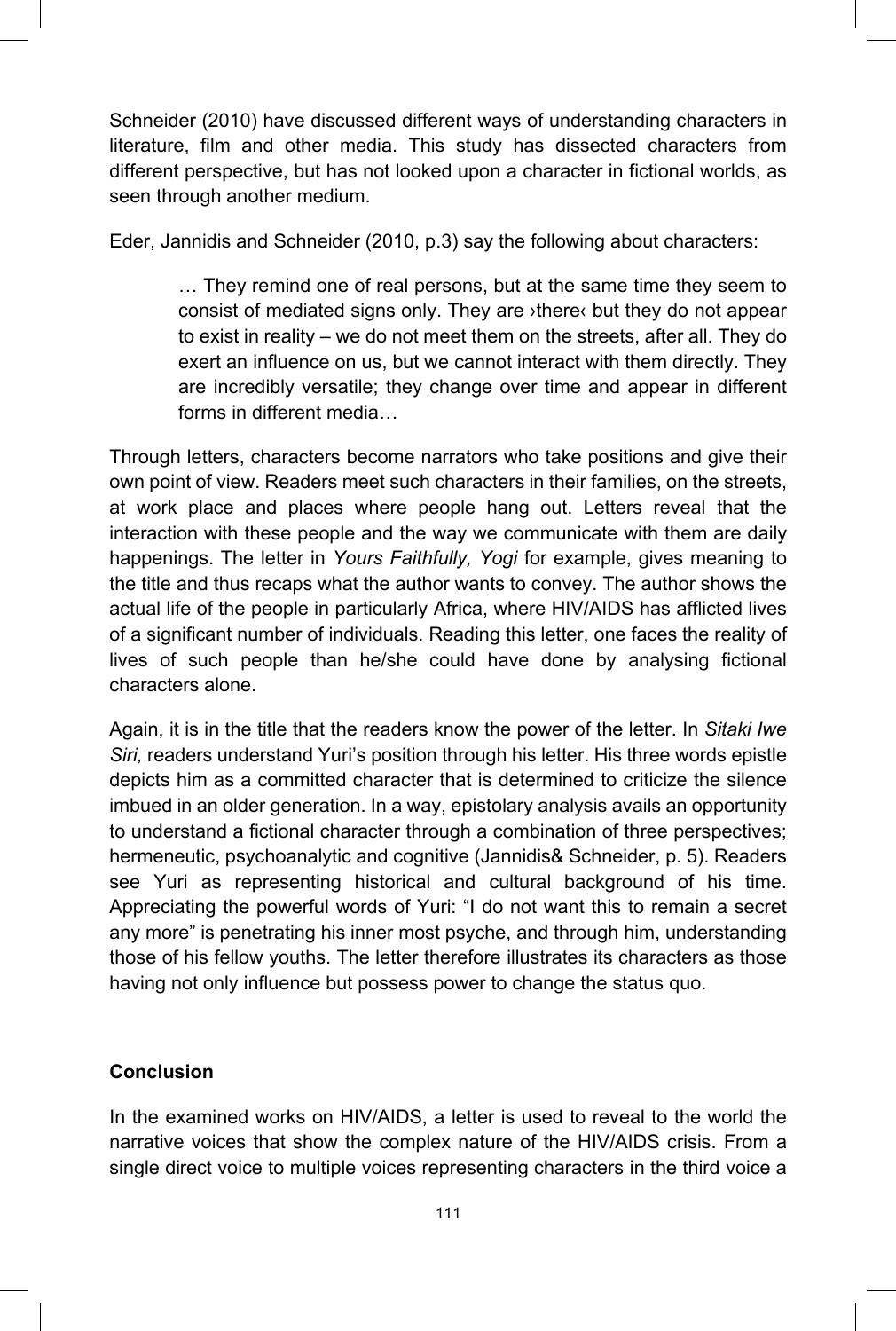reader hears different people's concerns over the HIV/AIDS crisis. These voices are made "loud" though inserted letters in the creative works. Sometimes these voices appear in a dialogue, but sometimes it is a monologue where a character – through the letter, speaks with the self.

In a way, the letter becomes a mediating narrative authority, because it is in these letters where a narrator tells the story from his or her perspective without necessarily keeping the status quo. In the four works out of the five analyzed in this article, (that is, with the exception of the *Confessions of an HIV/AIDS Victim),* the insertion of a letter deviates the narrative pattern from the norm. The letter, much as it influences the reading, it comes at the time and space where it was not expected, let alone its contents. Indeed a letter in these works form an event using the Schmid's narratology theory. The insertion of these letters do not obstruct the flow of a narrative, to the contrary, letters blend the story to form an interesting narrative on HIV/AIDS crisis as seen in literary works.

Throughout the texts, (again with the exception of the *Confessions of an HIV/AIDS Victim)* the letter holds suspense until the very end. As a literary feature, the suspense style could be equated with the trepidation in the positive body that increases fear and nervousness to especially undiagnosed HIV infected bodies.

In this article, the use of letters in fiction is so central in elevating different themes. The use of letters is thus a literary style that cannot be ignored when discussing these creative works on HIV/AIDS. But what is more intriguing is the fact that the HIV/AIDS theme compels the use of epistles in HIV/AIDS fiction. In other words, the circumstances of HIV/AIDS as manifested in the creative works that we have discussed, determine the style and indeed the structure of its thematic construction in a literary work. For example, all the preparations that lead to *Yours Faithfully, Yogi*, were under the assumption that there is a crisis looming that needed an urgent attention. It is this crisis that necessitates the writing of the letter which spells out what was needed. The circumstances surrounding the HIV/AIDS crisis influence the insertion of a letter in this novelette.

The insertion of letters in literary works on HIV/AIDS captures the cognitive meaning in these creative works. Readers understand the thoughts surrounding the protagonists and get to establish why a certain happening occurred. It is through such letters that a narrative exposes the aesthetic meaning of the literary works on HIV/AIDS. The use of letters is a style that needs more literary scrutiny and analysis to be able to explain its role in understanding the psychic of an individual character in HIV/AIDS fiction and drama. It is from attempting to make an in depth understanding of the role of letters that might bring out a particular narrative characteristic of the "HIV/AIDS novel" or "HIV/AIDS drama".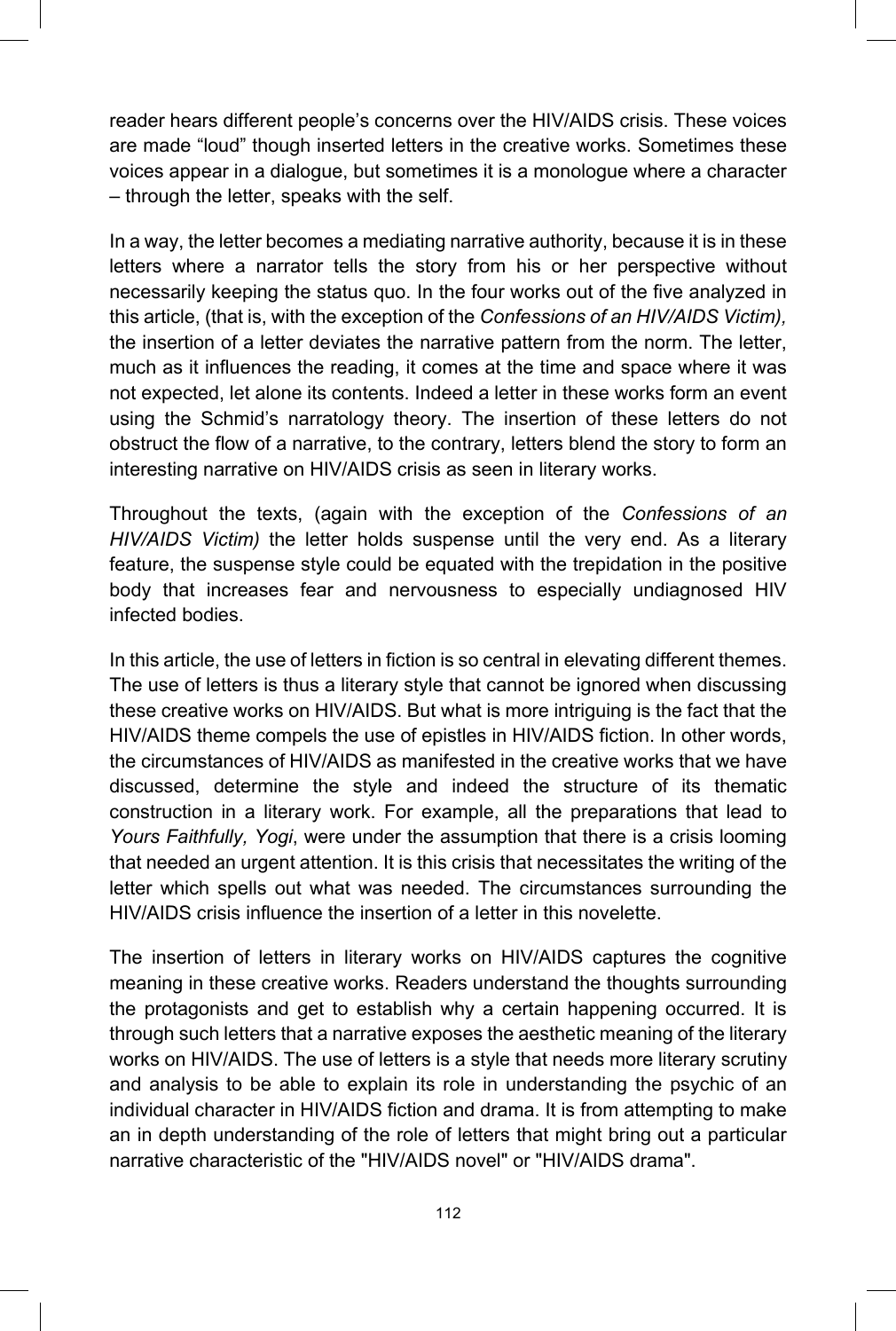We have seen that some characters' existence is made possible by the letters. It is as if such characters have been "created" from these letters. Characters' behavior, the way they change from one position to the other, and the way they develop and make mental progress, are all connected and influenced by these inserted letters in creative works. For example, it was due to the letters that Furaha changed to become Mateso and was made to live as a protagonist in the story in *Mateso Mwathirika wa UKIMWI*. As said earlier, Mateso needed these letters to live and grow as a central character in the story.

One last item captured in this discussion is the shift in the narrative voice. The narrators in all the letters are different from those narrators in the main story. In the epistolary analysis therefore, it is important to distinguish who says what and in which context. While making a single coherent discussion, analysts of HIV/AIDS related literary works should be able to tell the role of letters in fiction and drama.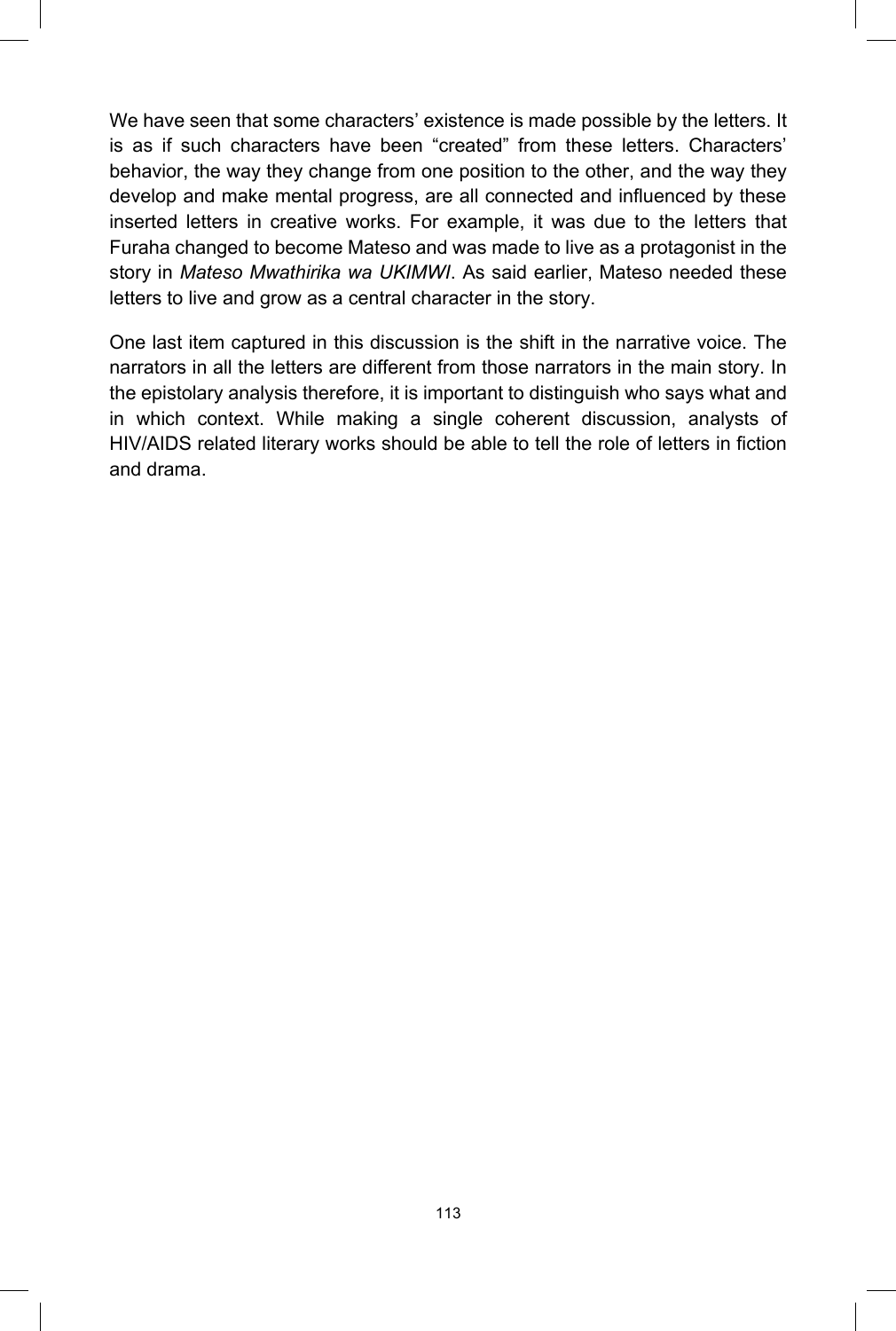#### **References**

- Adalla, C. (1993). *Confessions of an HIV/AIDS victim.* Nairobi: East African Educational publishers Ltd.
- 11 contemporary epistolary novels that are a blast to read. Retrieved November 26. 2015, from http://www.bustle.com/articles/34809-11-contemporaryepistolary-novels-that-are-a-blast-to-read
- Banda-Aaku, H. (2008). *Yours faithfully, Yogi.* Nairobi: East African Educational Publishers Ltd.
- Davies, R. (2011). "Epistolary fiction: Stories told via letters, diaries & journals." n.pag. Web. 26 Sept. 2013.
- Derrida, J. (1987). *From socrates to freud and beyond*. Trans Alan Bass, Chicago. University of Chicago Press.
- Eder, J. Jannidis, F, & Schneider, R. (ed.) (2010). *Characters in fictional worlds: Understanding Imaginary Beings in Literature, Film, and Other* Media. Berlin: de Gruyter.
- Huang, H. (2004). Detour, deferral, and différance: Epistolarity in the post card. Unpublished Masters Degree at National Chengchi University
- Kawegere, F. F. (2007). *Mateso Mwathirika wa UKIMWI.* Nairobi: Phoenix publishers.
- Matundura, B. (2008). *Sitaki Iwe Siri.* Nairobi: Longhorn publishers.
- Mugo, M.G. (1991). *African orature and human rights*. Institute of Southern African Studies: National University of Lesotho, Lesotho.
- Mutembei A. K. (2001). *Poetry and HIV/AIDS in Tanzania: Changing metaphors and metonymies in Haya oral traditions.* Leiden University: CNWS Publications Vol. 101.
- Mutembei, A. K, Emmelin, M, Lugalla, J., & Dahlgren, L. (2002). "Communicating about HIV/AIDS-changes in understanding and coping with help of language in urban Kagera, Tanzania." *Journal of Asian and African Studies 37*(1), 1–16.
- Ngozi, I. (1990). *Ushuhuda wa Mifupa*. Dar es Salaam: Inter-Press Tanzania Ltd.